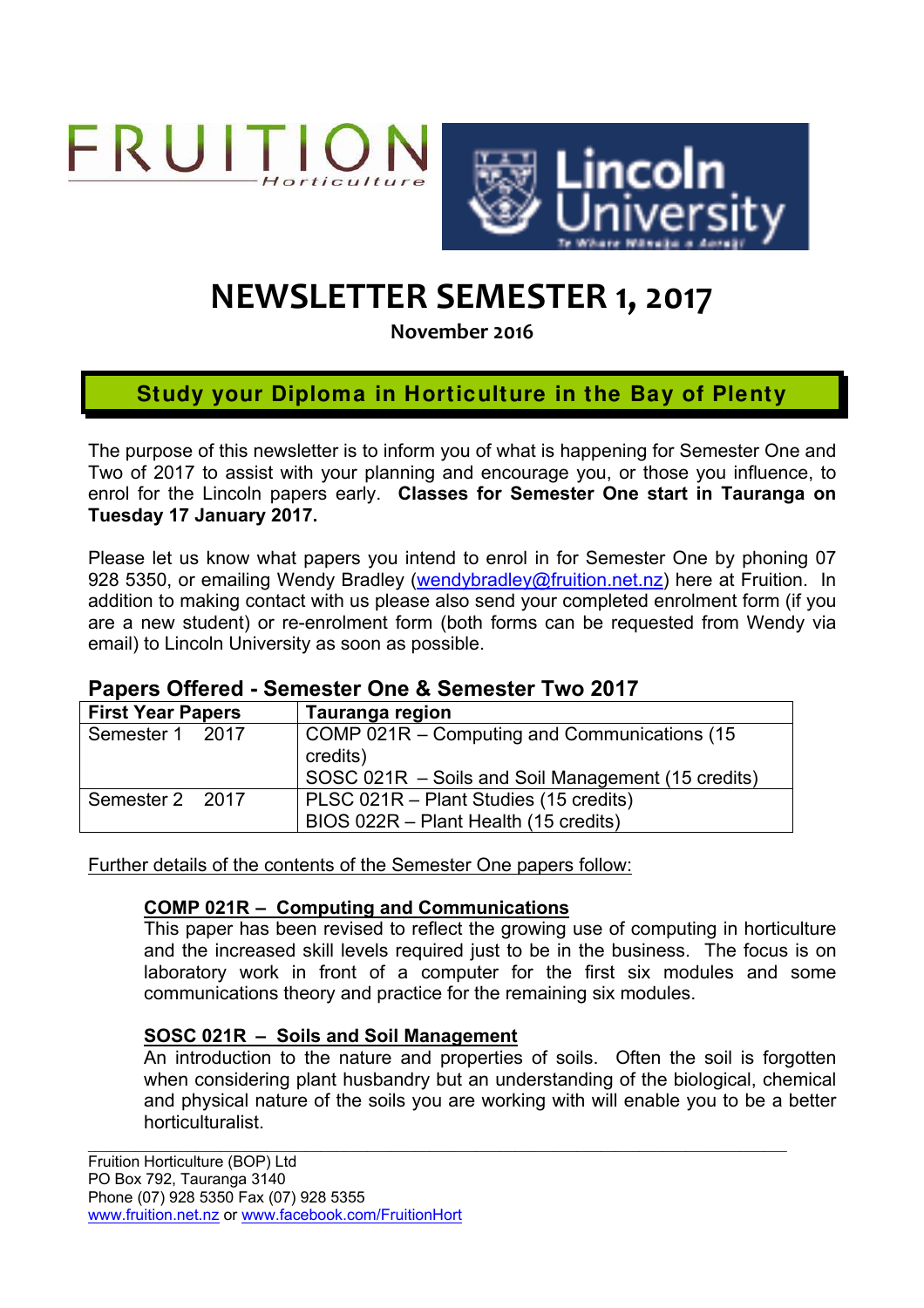# **Class Times and Venues (Semester One)**

Please note that our first semester papers will begin in January and be taught for a continuous 12 weeks with exams late April.

| <b>Tuesday evenings</b> (from 17 January   Time<br>2017)           |                  | <b>Venue</b>                                                                                                                                                                                                               |
|--------------------------------------------------------------------|------------------|----------------------------------------------------------------------------------------------------------------------------------------------------------------------------------------------------------------------------|
| $COMP 021R -$<br>Computing and $ 4.30 - 6.20$ pm<br>Communications |                  | TBC – Computing classes (of<br>which there are 6) to be held at<br>Fruition's Training Venue,<br>Upstairs at 2 Palmer Place (off<br>Jellicoe Street), Te Puke.<br>Depending on numbers<br>all<br>classes may be held here. |
| SOSC 021R - Soils and Soil<br>Management                           | $6.30 - 8.20$ pm | TBC - Likely to be Te Puke as<br>above especially during the six<br>weeks of the computing modules.                                                                                                                        |

# **Credit for National Certificate in Horticulture (NCH) (L4) Units**

Lincoln University and the Primary Industry Training Organisation have an agreement that allows for the transfer of credits gained as unit standards for some Lincoln University Diploma papers and vice versa. If you have been training at a Polytech or in the industry for the NCH (L4), send a copy of your Record of Learning to Lincoln University and you may get a pleasant surprise. In Lana Williams absence contact Hilary Clince at Lincoln regarding this process. Phone Hilary on 03 423 0098 or email her hilary.clince@lincoln.ac.nz. Please note Lincoln's website states that a fee of \$75 including GST will be charged for each cross credit sought. **The earlier you start the process the better, we suggest you do this now if it is applicable to you.**

# **Scholarships**

Check out the link below as there are many Lincoln University Scholarships available for Diploma in Horticulture students, especially for students new to Lincoln. http://www.lincoln.ac.nz/Lincoln-Home/Apply/Scholarships/

#### **Fees, loans and allowances**

Course fees for the papers on offer for 2017 are \$828 per paper including GST (except for Computing & Communication which is \$773) plus an additional annual student services levy of \$60. The course fee is payable at the time of enrolment to confirm your place on the course. If your employer is paying include an address on your enrolment form so Lincoln can send the invoice directly to your employer. Should you be interested in payment options and all fees chargeable, check out the following link http://www.lincoln.ac.nz/Lincoln-Home/Apply/Whats-it-going-to-cost/Fees-Tuition/

And for more information on loans and allowances follow this link http://www.lincoln.ac.nz/Lincoln-Home/Apply/Whats-it-going-to-cost/Financial-Assistance/

 $\mathcal{L}_\mathcal{L} = \mathcal{L}_\mathcal{L} = \mathcal{L}_\mathcal{L} = \mathcal{L}_\mathcal{L} = \mathcal{L}_\mathcal{L} = \mathcal{L}_\mathcal{L} = \mathcal{L}_\mathcal{L} = \mathcal{L}_\mathcal{L} = \mathcal{L}_\mathcal{L} = \mathcal{L}_\mathcal{L} = \mathcal{L}_\mathcal{L} = \mathcal{L}_\mathcal{L} = \mathcal{L}_\mathcal{L} = \mathcal{L}_\mathcal{L} = \mathcal{L}_\mathcal{L} = \mathcal{L}_\mathcal{L} = \mathcal{L}_\mathcal{L}$